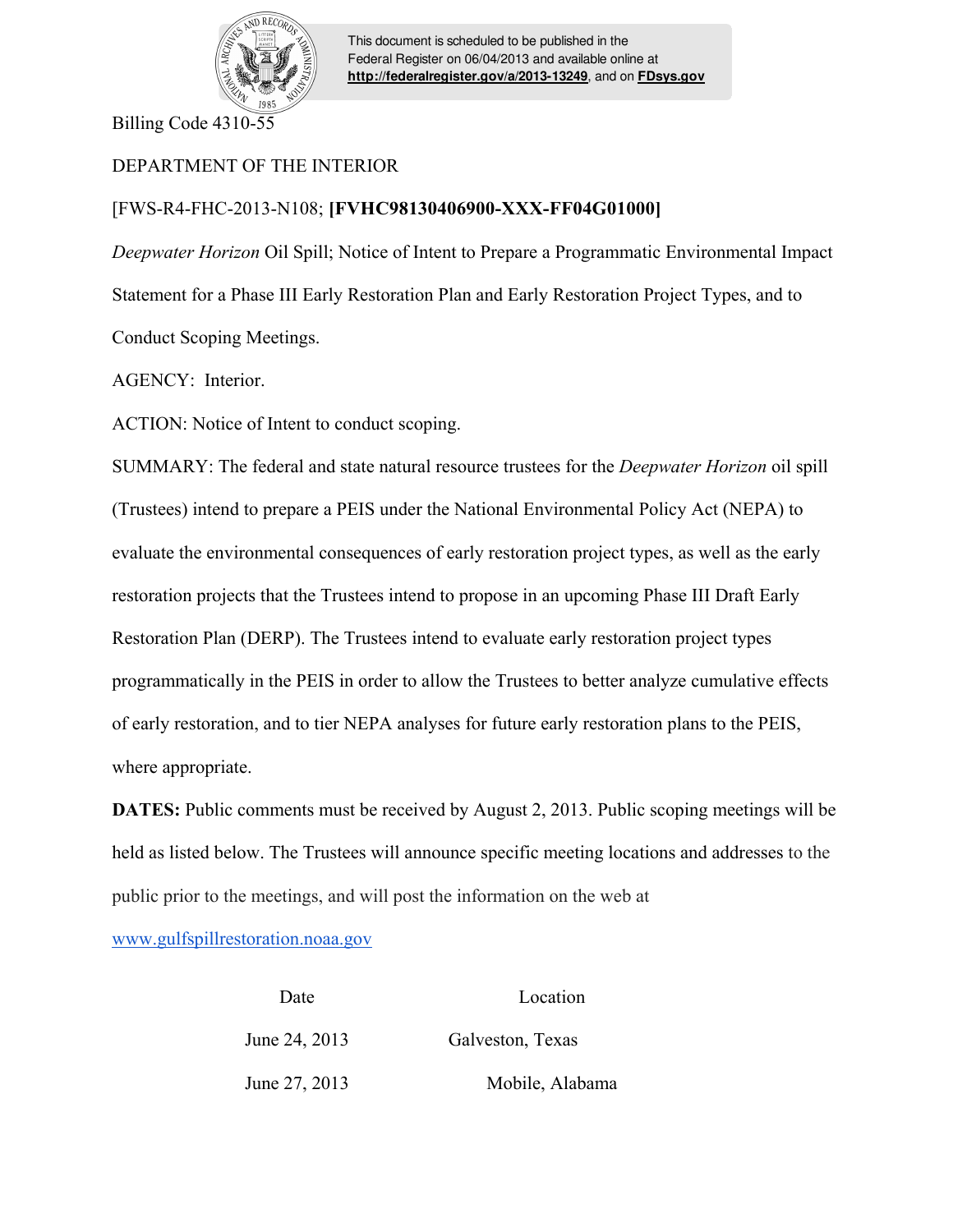| July 16, 2013 | Long Beach, Mississippi |
|---------------|-------------------------|
| July 18, 2013 | Houma, Louisiana        |
| July 23, 2013 | Washington, DC          |
| July 25, 2013 | Pensacola, Florida      |

**ADDRESSES:** *Submitting Comments:* You may submit scoping comments on the PEIS by any of the following methods:

- Via the Web: http://www.gulfspillrestoration.noaa.gov.
- For electronic submission of comments containing attachments, email to:

### earlyrestorationcomments@fws.gov

• U.S. Mail: c/o U.S. Fish and Wildlife Service, P.O, Box 2099, Fairhope, Alabama 36533.

All written scoping comments must be received by the close of the scoping period to be

considered.

## **FOR FURTHER INFORMATION CONTACT:** Nanciann Regalado at

Nanciann\_Regalado@fws.gov

### **SUPPLEMENTARY INFORMATION:**

### **Introduction**

On or about April 20*,* 2010, the mobile offshore drilling unit *Deepwater Horizon,* which was being used to drill a well for BP Exploration and Production Inc. (BP), in the Macondo prospect (Mississippi Canyon 252 -MC252), exploded, caught fire and subsequently sank in the Gulf of Mexico, resulting in an unprecedented volume of oil and other discharges from the rig and from the wellhead on the seabed. The *Deepwater Horizon* oil spill is the largest oil spill in U.S. history, discharging millions of barrels of oil over a period of 87 days. In addition, well over one million gallons of dispersants were applied to the waters of the spill area in an attempt to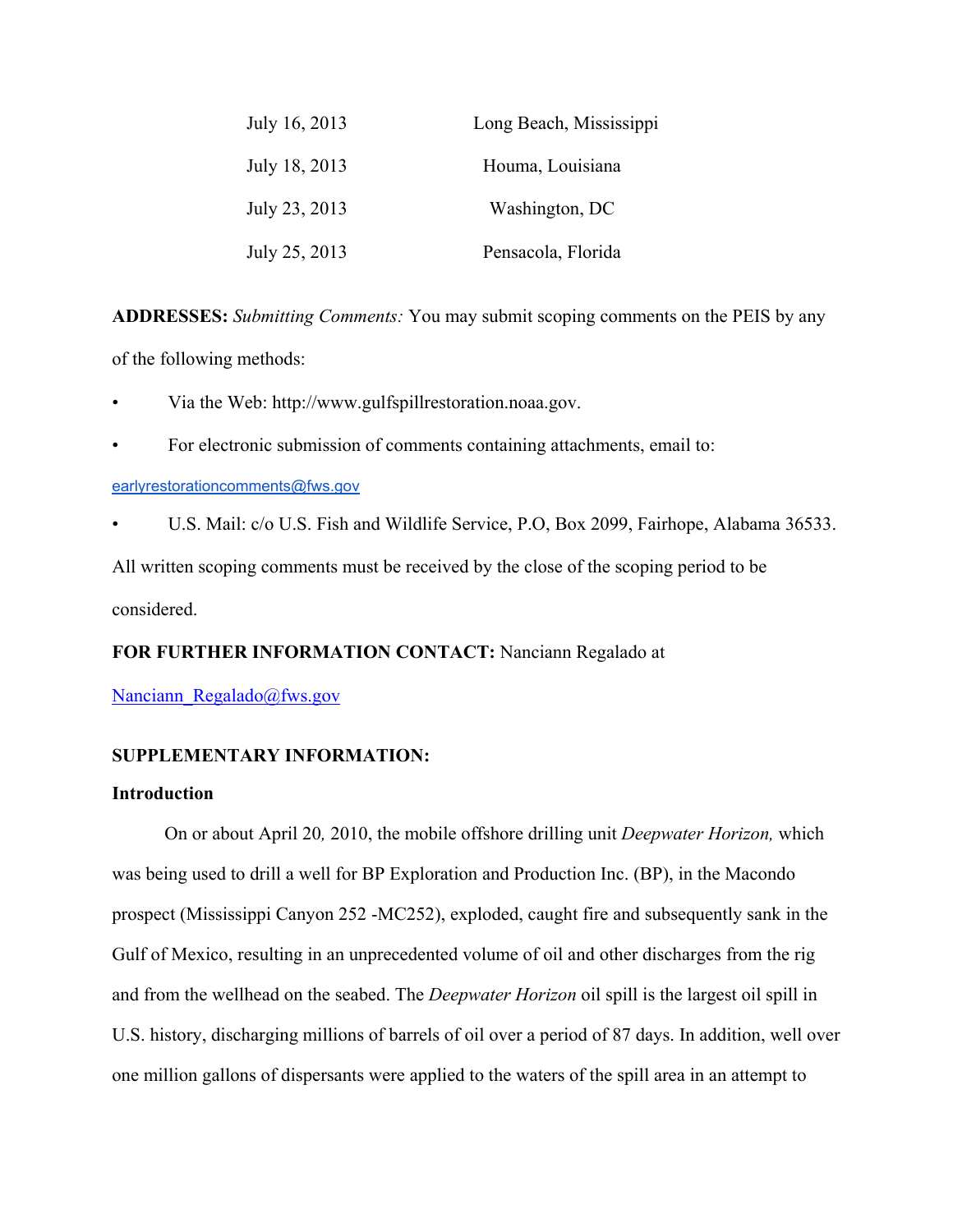disperse the spilled oil. An undetermined amount of natural gas was also released to the environment as a result of the spill.

The state and federal natural resource trustees (Trustees) are conducting the natural resource damage assessment (NRDA) for the *Deepwater Horizon* oil spill under the Oil Pollution Act 1990 (OPA; 33 U.S.C. 2701 et seq.). Pursuant to OPA, federal and state agencies act as trustees on behalf of the public to assess natural resource injuries and losses and to determine the actions required to compensate the public for those injuries and losses. OPA further instructs the designated trustees to develop and implement a plan for the restoration, rehabilitation, replacement, or acquisition of the equivalent of the injured natural resources under their trusteeship, including the loss of use and services from those resources from the time of injury until the time restoration to baseline (the resource quality and conditions that would exist if the spill had not occurred) is complete. Pursuant to the process articulated in the Framework Agreement for Early Restoration Addressing Injuries Resulting from the *Deepwater Horizon* Oil Spill (Framework Agreement), the Trustees have previously selected, and BP has agreed to fund, a total of ten early restoration projects, expected to cost a total of approximately \$71 million, through the Phase I Early Restoration Plan/Environmental Assessment (Phase I ERP) a and Phase II Early Restoration Plan/Environmental Review (Phase II ERP). These plans are available at: http://www.gulfspillrestoration.noaa.gov/restoration/early-restoration/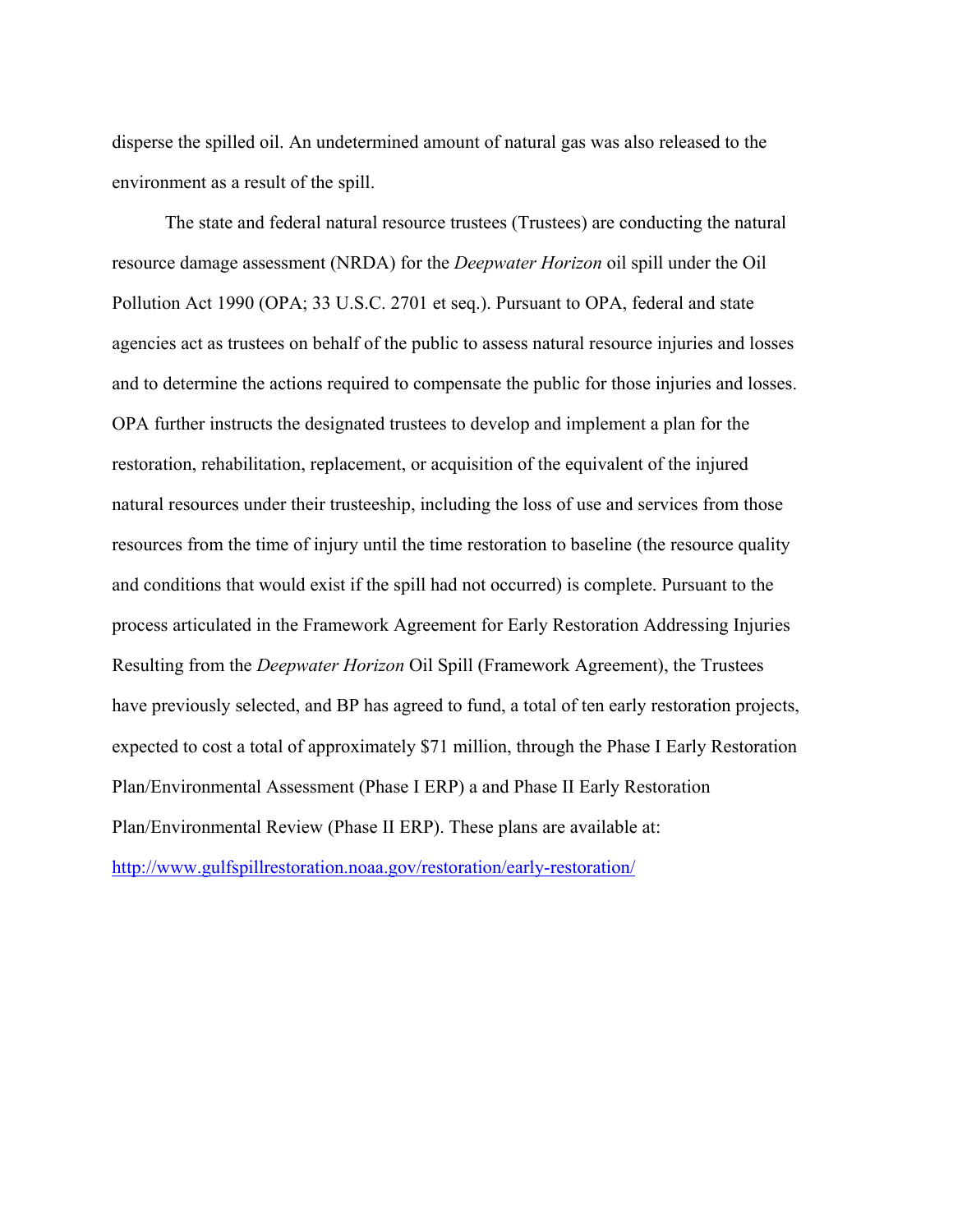The Trustees are:

• U.S. Department of the Interior (DOI), as represented by the National Park Service,

U.S. Fish and Wildlife Service, and Bureau of Land Management;

• National Oceanic and Atmospheric Administration (NOAA), on behalf of the

U.S. Department of Commerce;

- U.S. Department of Agriculture (USDA);
- U.S. Department of Defense  $(DOD)$ ;<sup>1</sup>
- U.S. Environmental Protection Agency (USEPA);

• State of Louisiana Coastal Protection and Restoration Authority, Oil Spill Coordinator's Office, Department of Environmental Quality, Department of Wildlife and Fisheries, and Department of Natural Resources;

• State of Mississippi Department of Environmental Quality;

• State of Alabama Department of Conservation and Natural Resources and Geological Survey of Alabama;

• State of Florida Department of Environmental Protection and Fish and Wildlife Conservation Commission; and

• For the State of Texas, Texas Parks and Wildlife Department, Texas General Land Office, and Texas Commission on Environmental Quality.

### **Background on Early Restoration**

 $\overline{\phantom{a}}$ 

On April 20, 2011, BP agreed to provide up to \$1 billion to fund early restoration projects in the Gulf of Mexico to begin addressing injuries to natural resources caused by the *Deepwater Horizon* oil spill. The Framework Agreement represents a preliminary step toward the restoration

<sup>1</sup> Although a trustee under OPA by virtue of the proximity of its facilities to the *Deepwater Horizon* oil spill, DOD is not a member of the Trustee Council and does not participate in Trustee decision-making.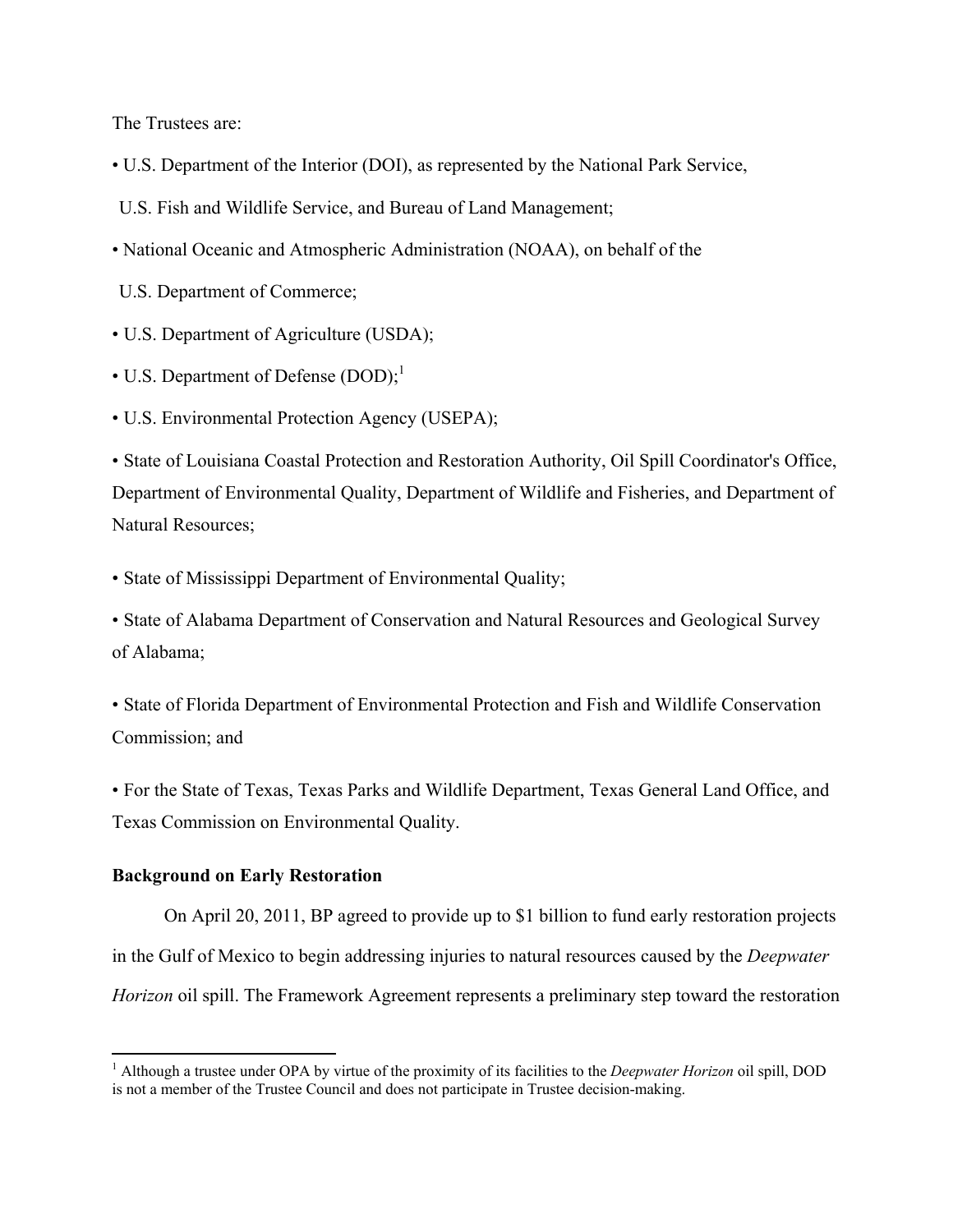of injured natural resources and replacement of the lost use of those resources and their services. The Framework Agreement is intended to expedite the start of restoration in the Gulf in advance of the completion of the injury assessment process. The Framework Agreement provides a mechanism through which the Trustees and BP can work together "to commence implementation of early restoration projects that will provide meaningful benefits to accelerate restoration in the Gulf as quickly as practicable" prior to the resolution of the Trustees' natural resource damages claim. Early restoration is not intended to, and does not fully address all injuries caused by the Spill. Restoration beyond early restoration projects will be required to fully compensate the public for natural resource losses from the Spill.

The Trustees' key objective in pursuing early restoration is to secure tangible recovery of natural resources and natural resource services for the public's benefit while the longer-term process of fully assessing injury and damages is underway. As the first step in this accelerated process, the Trustees released, after public review of a draft, a Phase I ERP in April 2012. In December 2012, after public review of a draft, the Trustees released a Phase II ERP. Collectively, the Phase I and Phase II ERPs include a total of ten projects that were selected by the Trustees and, after negotiations in accordance with the terms of the Framework Agreement, agreed to by BP. Those restoration actions include nine separate projects that are ready for implementation, and one project that the Trustees have selected for completion for project design and final NEPA review. The Trustees have begun implementing many of the projects selected in the Phase I and Phase II ERPs.

#### **Phase III Early Restoration**

On May 6, 2013, NOAA issued a public notice in the Federal Register on behalf of the Trustees. The public notice announced the Trustees' intent to propose additional future early restoration projects for the purpose of continuing the process of using early restoration funding to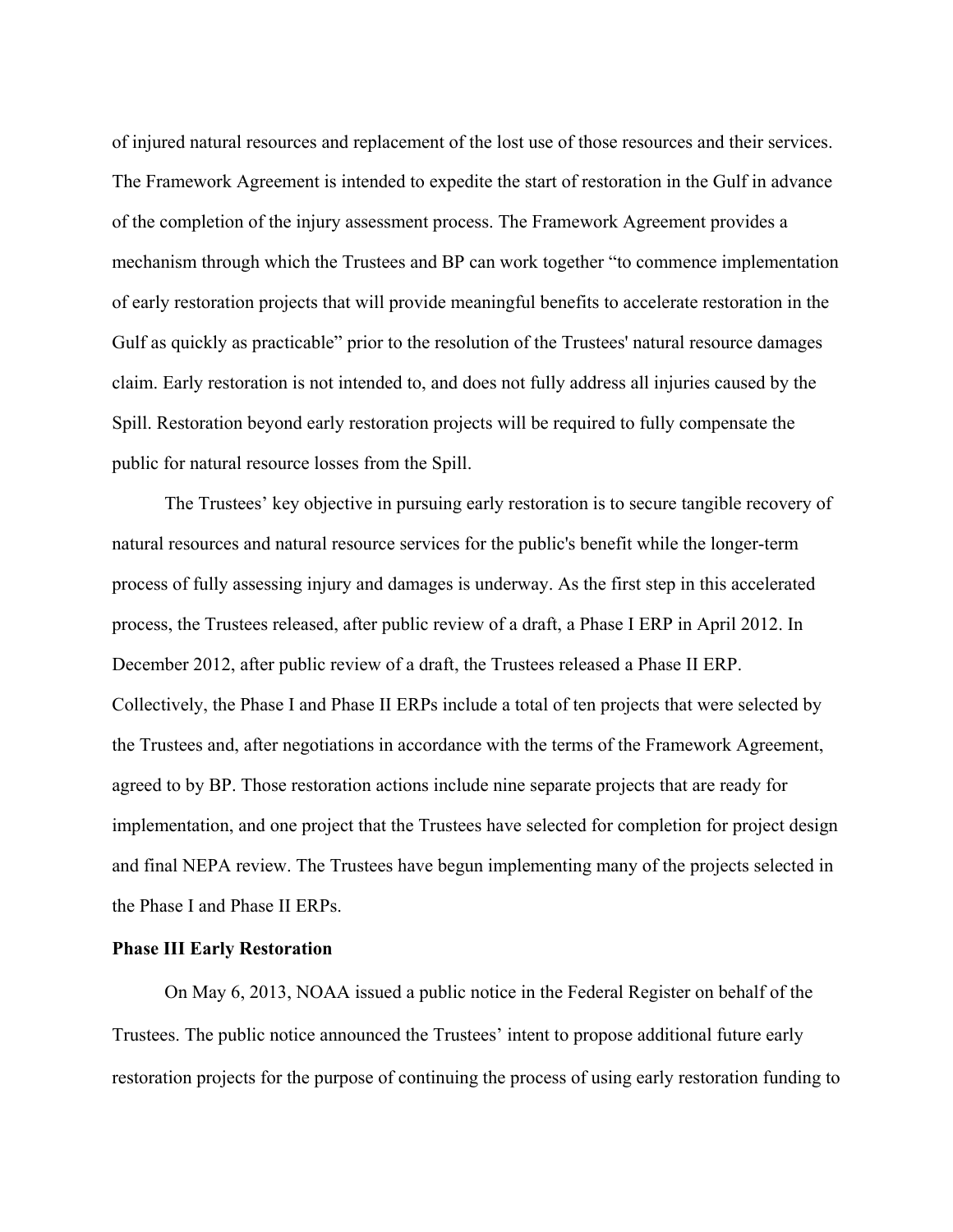restore natural resources, ecological services, and human use services injured or lost as a result of the *Deepwater Horizon* oil spill disaster. The Trustees expect to propose those early restoration projects, and potentially additional early restoration projects, to the public in a Phase III DERP, which will evaluate restoration alternatives under OPA, the Framework Agreement, and all applicable legal requirements. The Trustees intend to consider both ecological and human use restoration projects to restore injuries caused by the *Deepwater Horizon* oil spill, addressing the physical and biological environment as well as the relationship people have with the environment.

As noted above, the Trustees intend to prepare a PEIS in accordance with NEPA to evaluate the environmental consequences of restoration projects that the Trustees intend to propose in a Phase III DERP. In addition, the Trustees intend to evaluate early restoration project types in the PEIS in order to allow the Trustees to tier NEPA analyses for future early restoration projects to the PEIS, where appropriate. Examples of the early restoration project types the Trustees intend to evaluate in the PEIS could include: create and improve wetlands; protect shorelines and reduce erosion; restore barrier islands and beaches; restore submerged aquatic vegetation; restore oysters; restore and protect finfish and shellfish; restore and protect birds; restore and protect sea turtles; enhance public access to natural resources for recreational use; enhance recreational experiences; promote environmental and cultural stewardship, education, and outreach; enhance management of recreational uses; and, remove and reduce land-based and marine debris.

Throughout the early restoration process, the Trustees have actively solicited public input on restoration project ideas through a variety of mechanisms, including public meetings, electronic communication, and creation of a Trustee-wide public website and database to share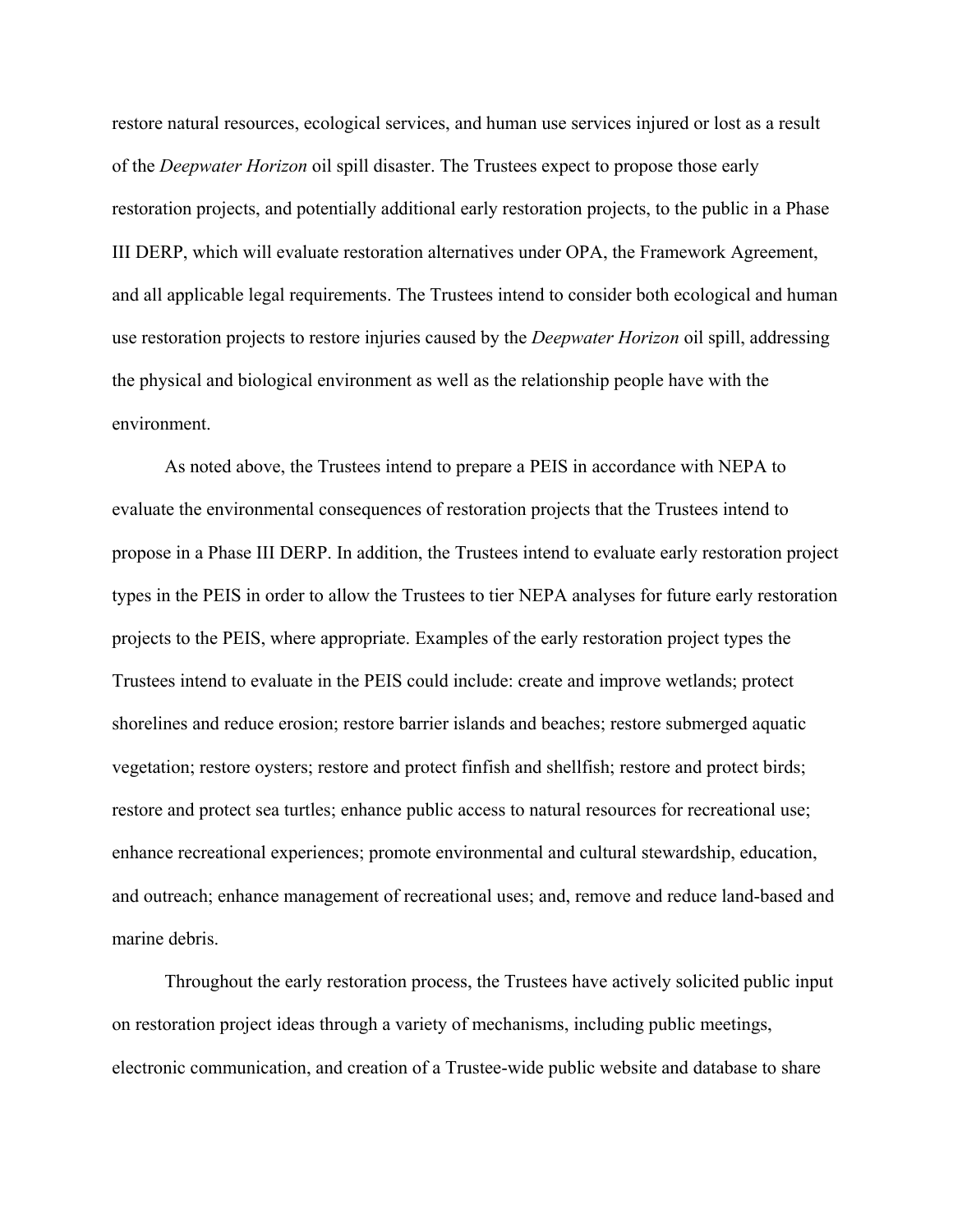information and receive public project submissions. The Trustees received extensive comments and restoration project ideas during the scoping process for a comprehensive Gulf Spill Restoration PEIS prepared by NOAA on behalf of the Trustees in 2011 (76 FR 9327 - 9328 ). NOAA's preparation of a draft comprehensive Gulf Spill Restoration PEIS on behalf of the Trustees is intended to apply to all natural resource restoration following the completion of the NRDA, which is still underway. The PEIS that is the subject of this Notice of Intent is specifically and more narrowly focused on early restoration.

The purpose of the scoping process is to identify the concerns of the affected public and federal agencies, states, and Indian tribes, involve the public in the decision making process, facilitate efficient early restoration planning and environmental review, define the issues and alternatives that will be examined in detail, and save time by ensuring that draft documents adequately address relevant issues. The scoping process reduces paperwork and delay by ensuring that important issues are considered early in the decision making process. Following the scoping process, the Trustees will prepare a draft PEIS and Phase III DERP, at which time the public will be encouraged to comment on the document(s). Similar to the scoping process, public comment meetings will be held at that time to gather public input on the document(s).

#### **Invitation to Comment**

The Trustees seek public involvement in the scoping process and development of the PEIS. The Trustees invite public comment during the 60-day public comment period regarding the scope, content, and any significant issues the Trustees should consider in the PEIS.

#### **Next Steps**

Following scoping, the Trustees intend to release the draft PEIS and Phase III DERP by late 2013 or early 2014. At that time, the Trustees will invite public review and comment on the